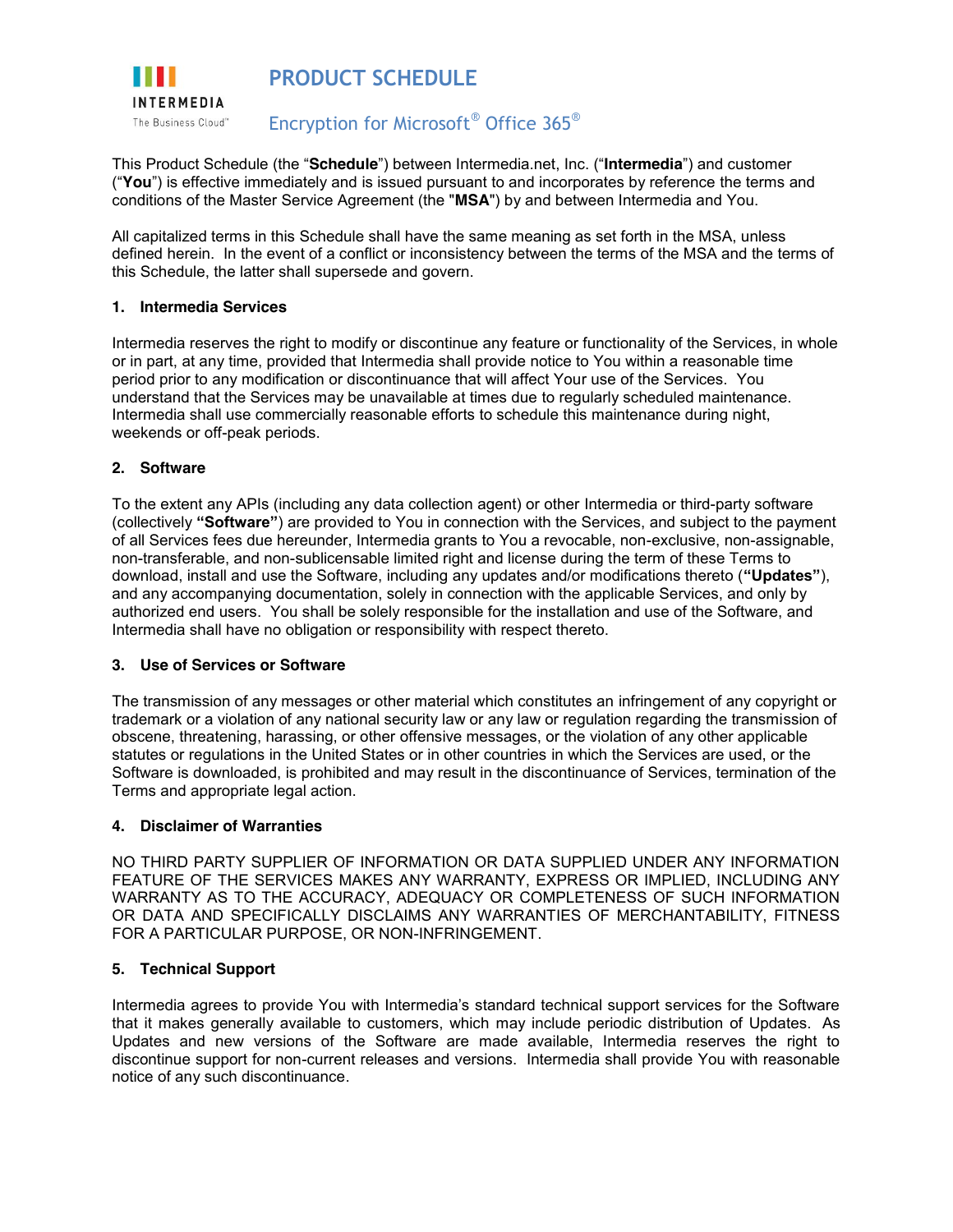# **6. Export Control**

You shall not export, re-export, use, or divert the Services or the Software to or on behalf of (a) any country that is subject to U.S. economic sanctions administered by the US Department of the Treasury's Office of Foreign Assets Control ("OFAC"), including but not limited to Cuba, Iran, Sudan, Syria and North Korea; (b) the government of any OFAC-sanctioned country, wherever located; or (c) persons or entities identified as "Specially Designated Nationals" by OFAC, or entities that are owned or controlled by a Specially Designated National. You shall not distribute or supply the Services or the Software to any person if You has reason to believe that such person intends to export, re-export or otherwise transfer the Services or the Software to, or use the Services or Software in or for the benefit of, any such OFACsanctioned countries, governments, persons, or entities. You shall not use the Services or the Software in connection with the commission of terrorist acts or the design, development, production, or use of nuclear, biological, or chemical weapons; missiles; or unmanned aerial vehicles. You shall not export, reexport, or transfer the Services or the Software to any person or entity with knowledge or reason to know that any of the prohibited activities identified in this section are intended by such person or entity. Without limiting the foregoing, You shall not commit any act which would, directly or indirectly, violate, or which may cause Intermedia to violate, any United States or local law, regulation, treaty or agreement relating to the export or re-export of the Services or the Software, including without limitation those laws, regulations, treaties and agreements applicable to encryption services and encryption-based products. At Your expense, You shall obtain any government consents, authorizations, or licenses required for You to exercise its rights and to discharge its obligations under these Terms. Acknowledging that any data You may place on the Services or the Software may constitute an export of such data by You to one or more foreign jurisdictions, You shall not cause any such export of data in violation of the laws of the United States and/or such other foreign jurisdictions.

# **7. License Terms**

You (i) acknowledge that Intermedia's ability to provide the Services to You is contingent upon your continued compliance with certain terms and conditions and (ii) agree to the terms set forth on Appendix A attached hereto and all other policies, terms and agreements referenced therein.

## **8. Administrative Access to Microsoft Online Services account (including Your Office 365 account)**

In order for Intermedia to perform the Services, You must grant administrative access to Intermedia to Your Microsoft Online Services account (including your Office 365 account). This provides Intermedia with broad rights to access Your account, including enabling Intermedia to route Your email through the encryption process. You will be required to acknowledge and agree to Microsoft's terms, conditions and disclaimers in connection with approving Intermedia's request to be granted administrative access rights with respect to Your account, the current form of which is attached as Appendix B attached hereto. Further, You agree that Intermedia will not be held responsible or made liable for any loss of personal data and/or damages caused in connection with or as a result of Intermedia's status as an administrator of Your Microsoft Online Services account or any actions performed by Intermedia in such role, unless such loss or damages are the direct result of Intermedia's gross negligence or willful misconduct**.** You may disable Intermedia's administrative access rights at any time through the Microsoft portal; however, Intermedia will be unable to provide the Services to You at any time that Intermedia does not hold administrative access rights to Your Microsoft Online Services account.

# **9. Restrictions on Usage**

Bulk outbound messaging that is not explicitly requested by the recipient is prohibited. The average monthly per end user encrypted mail limits are 240 outbound emails of 500kb in size (calculated monthly per customer) delivered through the encrypted message pickup center; if You have business requirements beyond those limits, You must contact Intermedia for written consent to exceed such limits. Messages are deleted after 30 days automatically from the message pickup center, unless the parties agree in writing on an extended retention period and the pricing therefor.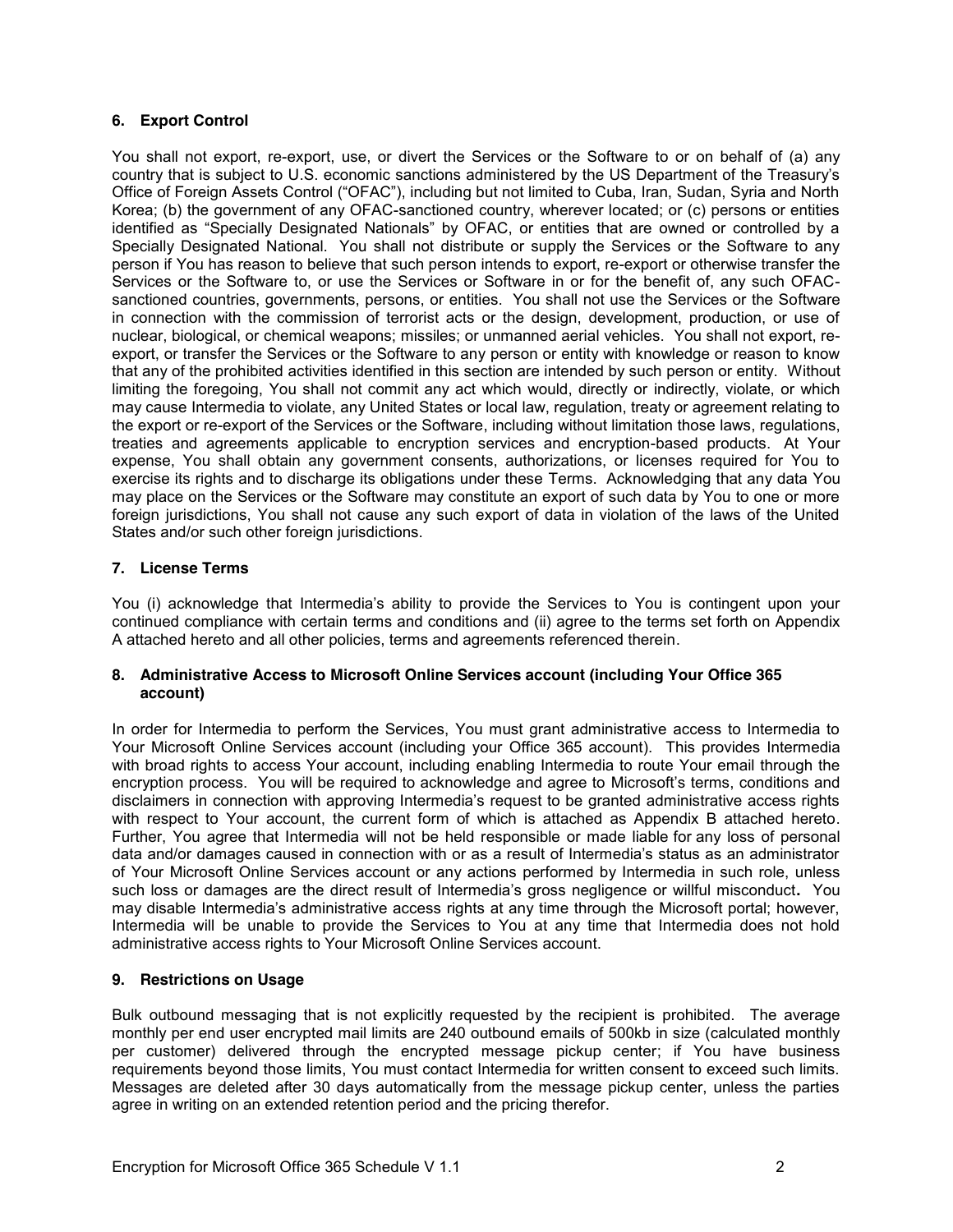## **10. Service Level Agreement**

The Intermedia SLA does not cover Encryption for Office 365. Intermedia does not offer a separate Service Level Agreement for Encryption for Office 365.

## **11. Customer Pricing**

Details of Your Service-specific pricing can be accessed via the HostPilot<sup>®</sup> control panel or other Intermedia provided web portal.

## **12. Global Directory Services**

You agree to allow Intermedia and its agents and subcontractors to collect and obtain consent from You and Your end users for collection of Your and their credentials ("Digital Credentials"), including digital certificates, and to use such Digital Credentials for the purpose of giving customers that subscribe to any secure mail, secure folder or other identity-related application services offered by Intermedia or its subcontractors the ability to communicate securely with subscribers to other secure mail and other related secure messaging services operated by Intermedia, its subcontractors or other service providers, and to utilize such Digital Credentials in connection with other Intermedia and third-party software products, such as secure folder for the purpose of enabling end users the ability to encrypt information and to identify themselves.

*HostPilot and The Business Cloud are either registered trademarks or trademarks of Intermedia.net, Inc. in the United States and/or other countries. Microsoft and Office 365 are either registered trademarks or trademarks of Microsoft Corporation in the United States and/or other countries.*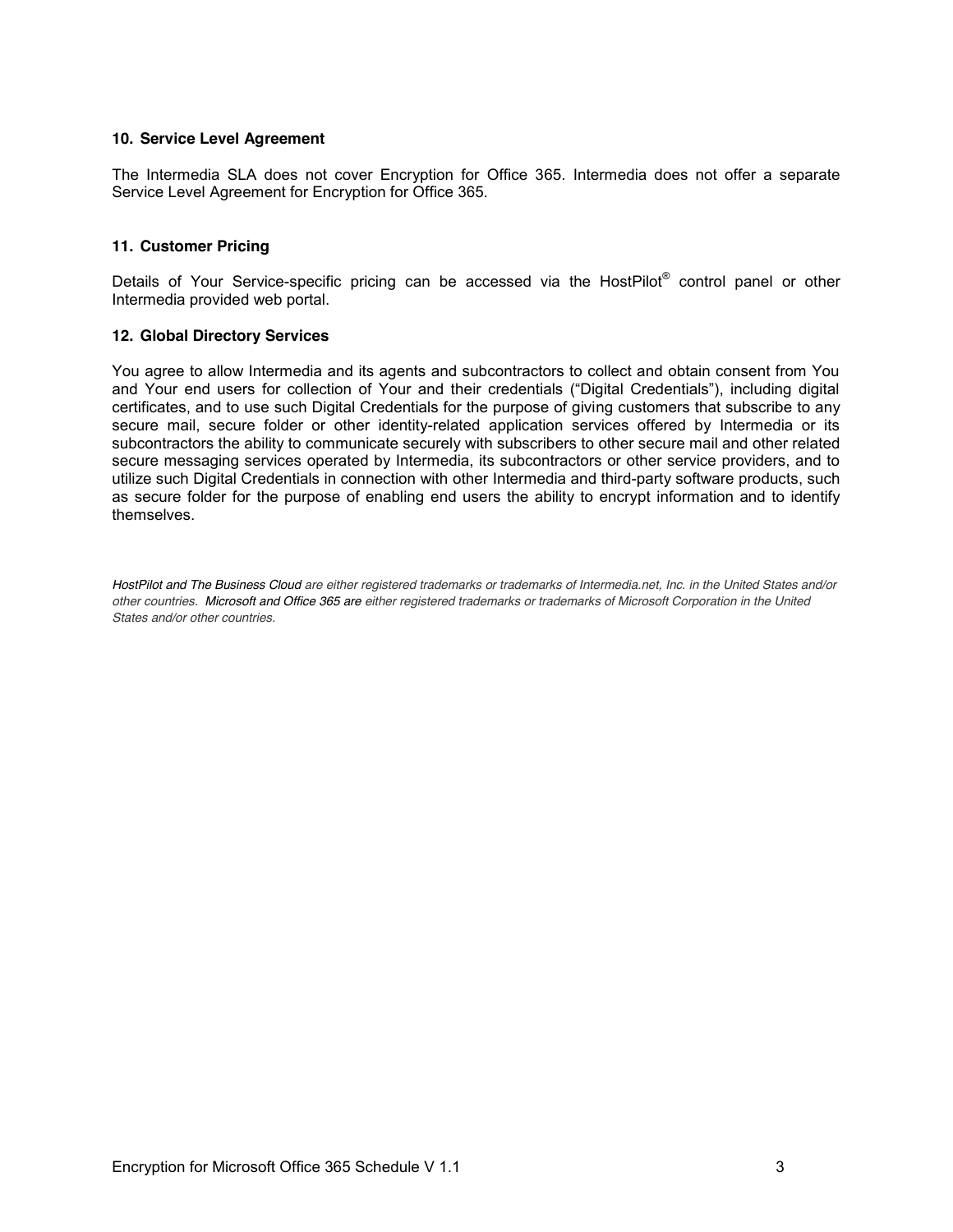## **APPENDIX A. TERMS OF SERVICE**

By using the encrypted message service (the **"Services"**), you are agreeing to the terms and conditions herein. Accordingly, please read them carefully.

### **End User License Agreement**

This encrypted message service (the **"Services"**) is provided to you in part by Intermedia.net, Inc. (**"Intermedia"**). By using the Services, you are agreeing to the terms and conditions herein. Accordingly, please read them carefully.

#### **Using the Services**

- 1. In order to use the Services, you will be required to establish a user account (a "**User Account**"). To do so, you will need to provide us with certain information ("**Account Information**"). You agree that the Account Information you provide is true, accurate, current and complete. If any of your Account Information changes, you must update it by using the appropriate update mechanism once you are logged into your account.
- 2. You are solely responsible for all usage or activity on your User Account including, but not limited to, use of your User Account by any person who uses your Account Information, with or without authorization, or who has access to any computer on which your account resides or is accessible.
- 3. You agree to use the Services only for lawful purposes, and that you will not use the Services in any manner that interferes with its security, its normal operation or with any other user's use and enjoyment of the Services. You may not: (i) misuse the Services; or (ii) decompile, disassemble, decrypt, extract or otherwise attempt or assist others to reverse engineer or derive the source code related to the Services.
- 4. We reserve the right to suspend or stop providing the Services to you if you do not comply with these Terms of Service or if we are investigating suspected misconduct.

## **Intellectual Property**

5. You acknowledge and agree that Intermedia or its licensors own all right, title and interest in and to the Services, and that these Terms of Service do not grant to you any right, title or interest in or to the Services, other than the limited ability to use the Services (subject to the terms and conditions herein). You may not remove, obscure, or alter any copyright or other legal notices displayed in or along with the Services.

#### **Indemnification**

6. You agree to indemnify Intermedia, and its affiliates, directors, officers, employees, agents, licensors, suppliers, content providers, and the like (collectively, the "**Affiliates**"), and to defend and hold each of them harmless, from any and all claims and liabilities (including legal fees) which may arise from your breach of these Terms of Service.

## **Disclaimers and Limitation of Liability**

7. The Services display some content that is not Intermedia's. This content is the sole responsibility of the person or entity that makes it available to you through the Services. We are not responsible for any such content.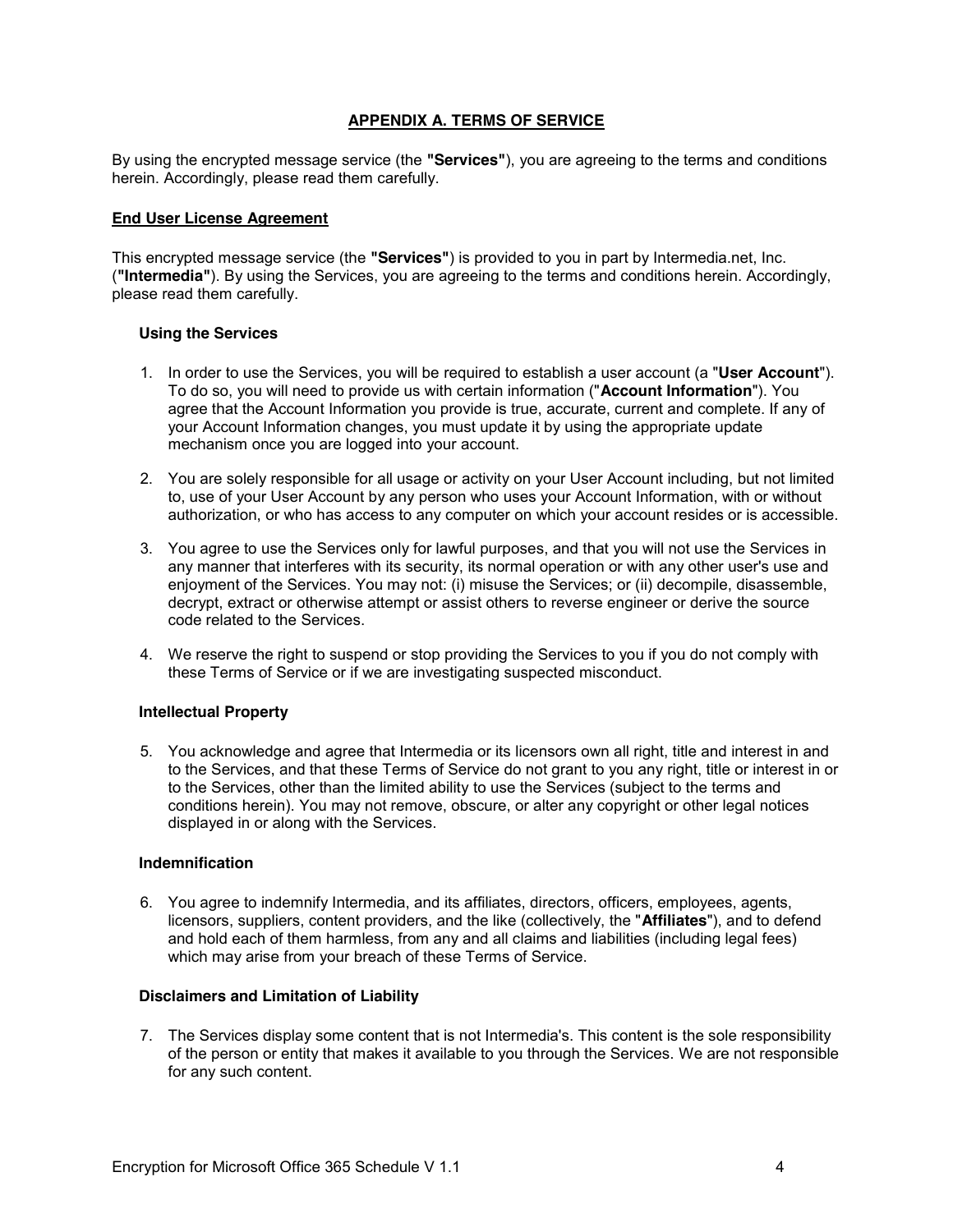- 8. THE SERVICES ARE PROVIDED TO YOU ON "AS IS" BASIS, WITH ALL FAULTS AND WITHOUT WARRANTY OF ANY KIND. WITHOUT LIMITING THE FOREGOING, INTERMEDIA DOES NOT REPRESENT OR WARRANT THAT: (A) THE SERVICES WILL MEET YOUR REQUIREMENTS; (B) OPERATION OF THE SERVICES WILL BE UNINTERRUPTED OR ERROR-FREE; OR (C) ERRORS OR OTHER DEFECTS IN THE SERVICES WILL BE CORRECTED. INTERMEDIA HEREBY DISCLAIMS ALL REPRESENTATIONS, WARRANTIES AND CONDITIONS, EXPRESS AND IMPLIED, INCLUDING ANY IMPLIED WARRANTIES, REPRESENTATIONS OR CONDITIONS OF MERCHANTABLE QUALITY, FITNESS FOR A PARTICULAR PURPOSE AND NON-INFRINGEMENT.
- 9. IN NO EVENT SHALL INTERMEDIA OR ANY OF ITS AFFILIATES, BE LIABLE FOR ANY GENERAL, INCIDENTAL, DIRECT, INDIRECT, PUNITIVE, EXEMPLARY, CONSEQUENTIAL OR OTHER DAMAGES WHATSOEVER (INCLUDING DAMAGES FOR LOSS OF PROFITS OR ANY OTHER PECUNIARY LOSS) IN CONNECTION WITH ANY CLAIM, LOSS, DAMAGE, ACTION, SUIT OR OTHER PROCEEDING ARISING UNDER OR OUT OF YOUR USE OF, RELIANCE UPON, ACCESS TO, OR EXPLOITATION OF THE SERVICES, EVEN IF INTERMEDIA HAVE BEEN ADVISED OF THE POSSIBILITY OF SUCH DAMAGES, WHETHER THE ACTION IS BASED ON CONTRACT, TORT (INCLUDING NEGLIGENCE), INFRINGEMENT OF INTELLECTUAL PROPERTY RIGHTS OR OTHERWISE. IN ANY EVENT, INTERMEDIA'S TOTAL MAXIMUM AGGREGATE LIABILITY UNDER THESE TERMS OF SERVICE OR ARISING FROM YOUR USE OF, RELIANCE UPON, ACCESS TO, OR EXPLOITATION OF THE SERVICES, SHALL BE LIMITED TO \$10.

## **Dispute Resolution/Arbitration**

- 10. Any controversy, dispute, claim, or difference ("Claim") arises whatsoever between Intermedia and you will be referred to and determined by arbitration to the exclusion of the courts. If you have a Claim, you should give written notice to arbitrate to Intermedia at 825 East Middlefield Road, Mountain View, California 94043, attention: Legal Department, with a copy to 4101 Yonge Street, Suite 708, Toronto, ON, Canada M2P 1N6, attention: legal department. Arbitration will be conducted by one arbitrator pursuant to the laws and rules relating to commercial arbitration in the Province of Ontario that are in effect on the date of said notice. You agree to waive any right you may have to commence or participate in any class action against Intermedia related to any claim where such waiver is permitted. Where applicable, you also agree to opt out of any class proceedings against Intermedia.
- 11. These Terms of Service shall be governed by and construed in accordance with the laws of the Province of Ontario and the federal laws of Canada applicable therein (without reference to conflicts of laws principles), and you hereby consent to the non-exclusive jurisdiction of the courts of such jurisdiction. These Terms of Service constitute the entire understanding between the parties with respect to the Services and supersedes and replaces any and all prior written or verbal understandings.

## **Modifying and Terminating the Services**

12. You can stop using the Services at any time. Intermedia may also stop providing the Services to you, or correct, update, modify, enhance, or replace the Services from time to time.

## **General**

13. All references in this Agreement to "Intermedia", "we", "us", "our" and like terms should be interpreted accordingly. The insertion of headings is for convenience of reference only and shall not affect the construction or interpretation of these Terms of Service. These Terms of Service is the entire agreement between you and Intermedia with respect to the Services, and your use of same. Sections 6 through 11, and 13 shall survive any termination or expiration of these Terms of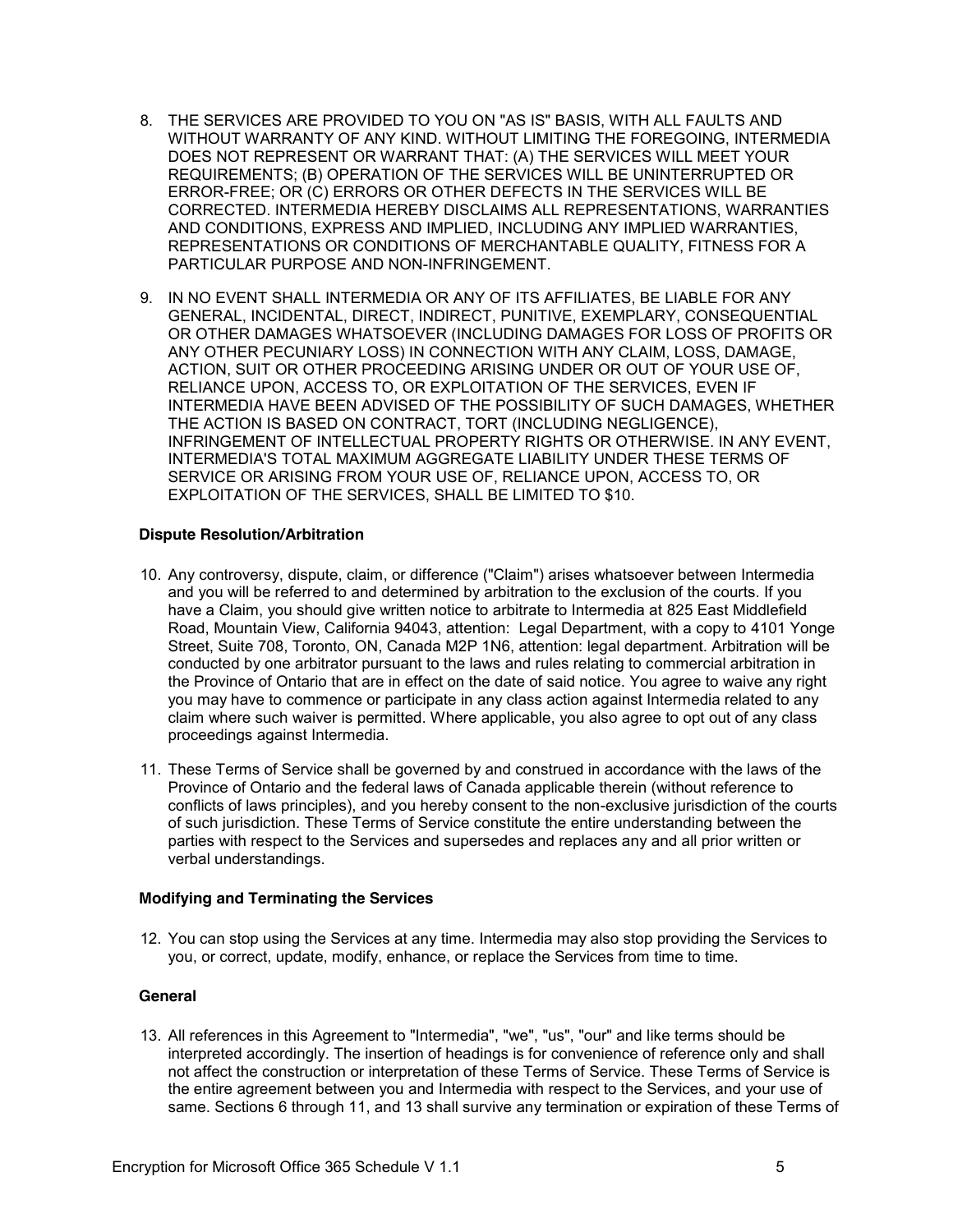Service for any reason. You may not sub-license, transfer, sell or assign your User Account, and/or these Terms of Service to any third party. The parties have expressly required that these Terms of Service be set forth and executed in the English language. Les parties aux presentes ont expressment exige que la presente conventions soient redigées en la langue anglaise.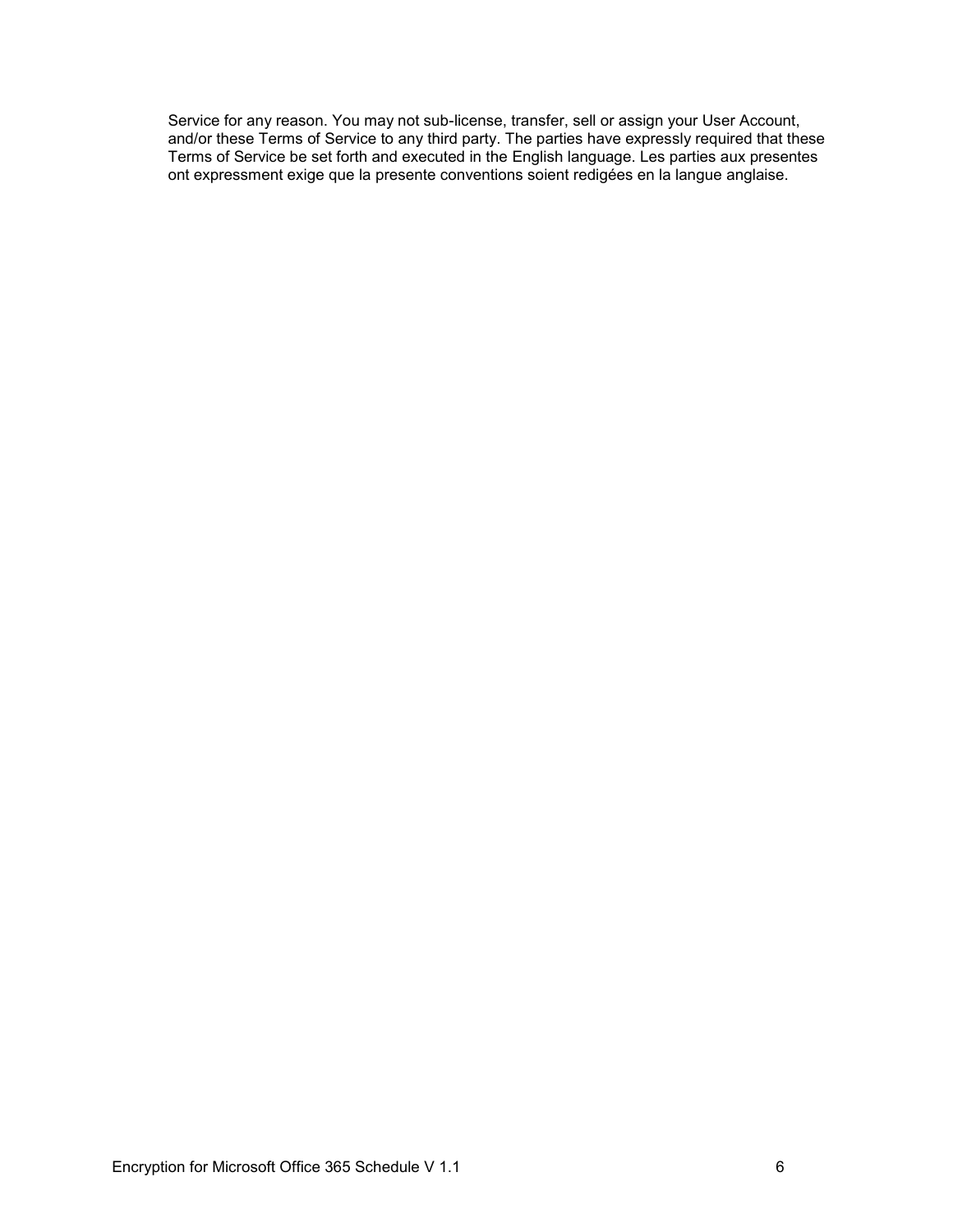## **APPENDIX B. MICROSOFT TERMS OF DELEGATED ADMINISTRATION**

By delegating administrative authority to your Microsoft Online Services account (including your Office 365 account) to Intermedia, you will agree to the terms and conditions herein (as they may be changed from time to time by Microsoft). Accordingly, please read them carefully.

### **Terms of Delegated Administration**

#### **Last updated: October 2010**

**WARNING:** If you choose to authorize a partner to be your delegated administrator, the partner will have full administrative access to **all your services and subscriptions**. This includes functions such as setting up mailboxes, adding or removing users and groups, or data migration.

**Note of caution regarding authorizing a delegated administrator**

If you (the "customer") opt to authorize a delegated administration partner, do so carefully. Microsoft provides customers who may not wish to perform certain administration functions on their Microsoft Online Services account(s) the ability to authorize a delegated administrator to perform these functions. Before doing so, you must read and agree to these terms.

**What functions may a delegated administrator perform?**

A person or entity authorized as a delegated administrator can perform all administrative operations related to a customer's Microsoft Online Services account(s), just as the customer would be permitted to do.

These administrative operations can include, but are not limited to, creation of user accounts, creation of e-mail boxes, or addition / deletion / editing / copying / archiving / transfer of data / transformation of data.

**What are some benefits of selecting a delegated administrator?** Selecting a delegated administrator familiar with administering Microsoft Online Services accounts may free customer from having to learn to perform these functions itself and may enable customer to obtain support services from the delegated administrator.

**What are some risks of selecting a delegated administrator?** Because a delegated administrator will have full administrative access to a customer's account, the delegated administrator will have access to all customer data.

Depending on the nature of the subscription or service, customer may suffer direct or indirect harm if the delegated administrator fails to provide certain functions for customer, e.g., if the delegated administrator does not perform timely backup of data or the delegated administrator does not timely provision new mailboxes for customer employees.

A delegated administrator could, because of its role, accidentally or intentionally harm customer through loss or misuse of customer's data. There is nothing in the system to prevent this.

Microsoft does not approve, monitor, or manage the delegated administrator.

If customer elects to de-authorize a previously authorized delegated administrator, Microsoft will make all reasonable attempts to do so promptly. However, this removal is not instantaneous and during this processing time the delegated administrator will continue to have full access to the customer's subscriptions.

**How do I disable a delegated administrator?**

You may disable a delegated administrator's access to your account at any time.

To disable a delegated administrator's access, see Remove a Delegated Administrator in the online Help.

#### **Additional terms**

The option to authorize a partner to perform delegated administration is for customer's convenience only. Customer is not obligated to select or authorize a delegated administrator and, if a delegated